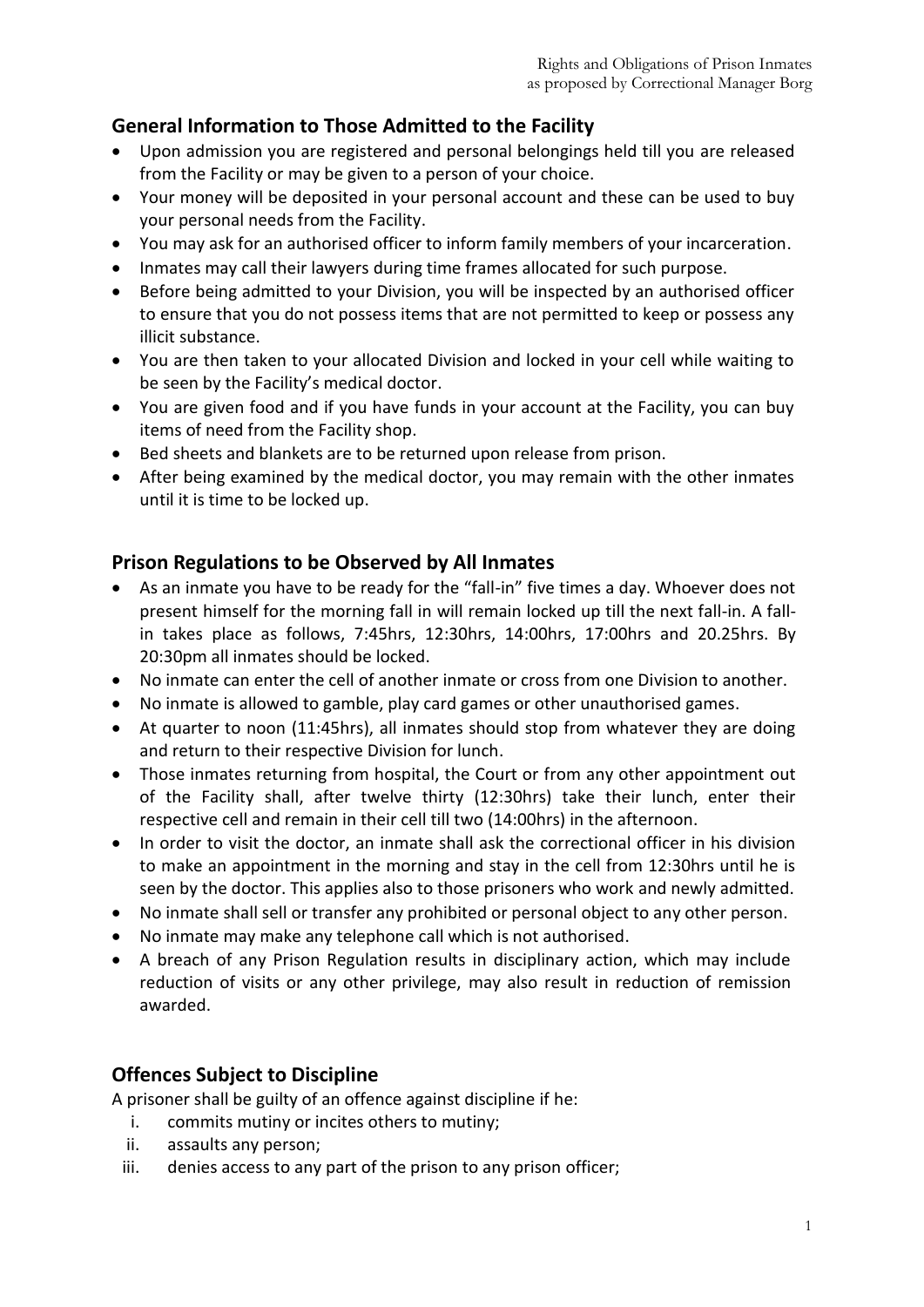- iv. fights with any person;
- v. endangers the health or personal safety of others;
- vi. obstructs a prison officer in the execution of his duty;
- vii. has in his possession:
- viii. any prohibited or unauthorised article; or
- ix. (ii) a greater quantity of any article than he is authorised to have;
- x. sells or delivers to any person any prohibited article;
- xi. sells or transfers to any person any article which he is allowed to have only for his own use;
- xii. takes, without lawful authority or excuse, any article belonging to another person or to the prison;
- xiii. sets fire to any property, whether or not his own;
- xiv. destroys or damages any part of the prison or any other property, other than his own;
- xv. absents himself from any place where he is required to be or is present at any place where he is not authorised to be;
- xvi. makes any frivolous or any false and malicious allegation or complaint against a prison officer;
- xvii. is disrespectful to any prison officer or any person visiting the prison;
- xviii. swears or uses threatening, abusive, obscene or insulting words or behaviour;
- xix. fails to work properly or, being required to work, refuses to do so;
- xx. disobeys any lawful order;
- xxi. disobeys or fails to comply with any regulation applying to him;
- xxii. detains any person against his will;
- xxiii. escapes while confined or deemed to be confined in prison;
- xxiv. abuses drugs or drinks alcohol;
- xxv. in any other way offends against good order and discipline;
- xxvi. fails to comply with an order to provide a urine sample as requested;
- xxvii. without prejudice to any other liability at law, takes substances which are prohibited in prison grounds;
- xxviii. fails to comply with any condition upon which he is granted prison leave; or
- xxix. attempts to commit, or incites another prisoner to commit, or assists another prisoner to commit or to attempt to commit any of the foregoing offences.

#### **Applying for Parole**

- Subject to provision of the Restorative Justice Act, parole may only be granted to prisoners serving a sentence of imprisonment of a term of one year or more, irrespective of whether such term results from a single sentence or from a number of sentences that amount to an aggregate of at least one year.
- Prisoners falling under the following categories shall not be eligible for Parole:
	- 1. prisoners sentenced to a term of imprisonment of less than one year;
	- 2. detainees under the provisions of the Immigration Act;
	- 3. prisoners subject to extradition proceedings;
	- 4. third-country nationals who are to be deported at the end of their sentence;